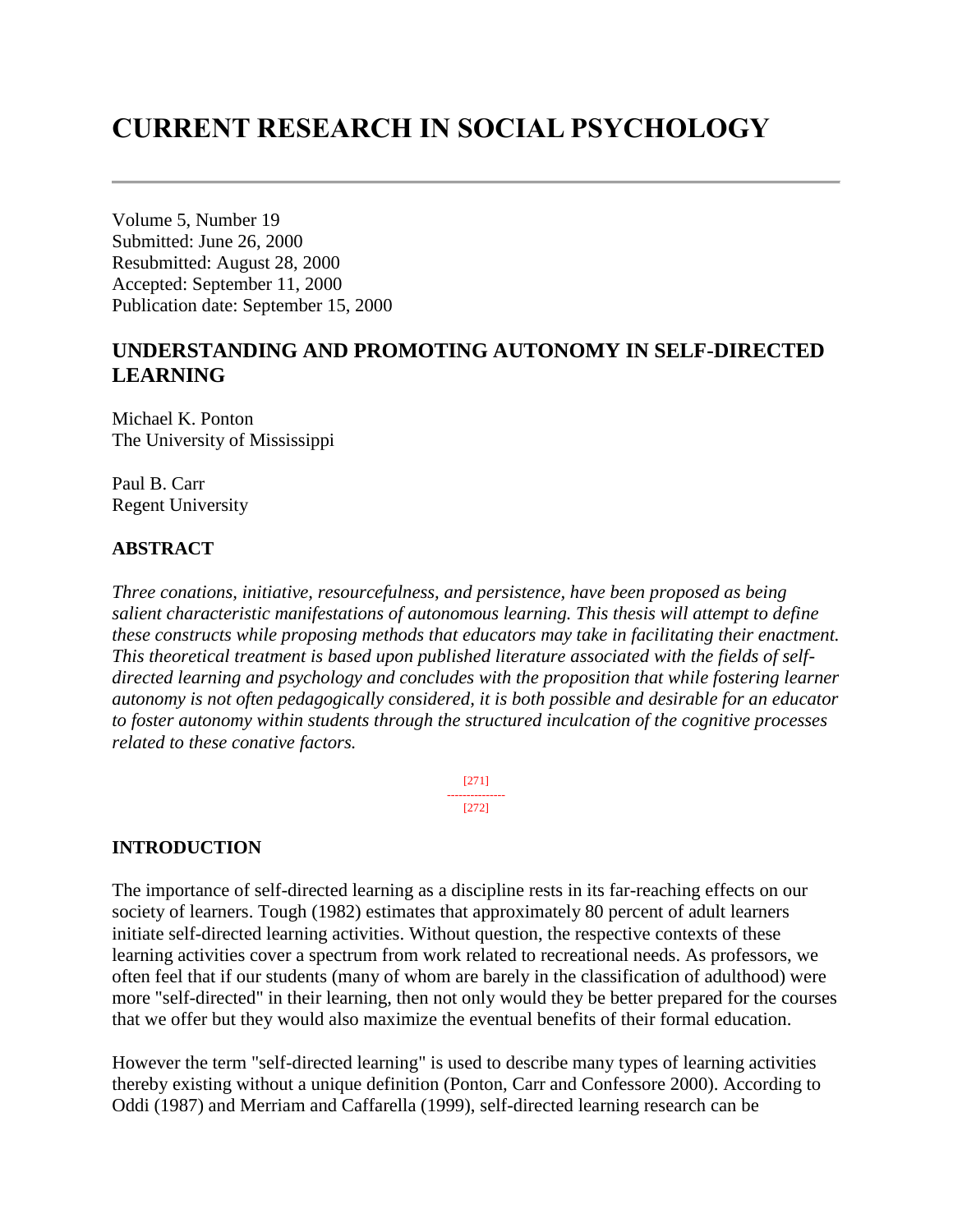dichotomized into two broad categories: a process perspective or a personality characteristic perspective. Furthermore, these authors assert that the process perspective is the dominant viewpoint that has been adopted by researchers within the field.

The process perspective generally focuses on the activities that the learner engages in such as goal setting, planning a learning strategy, acquiring resources, and monitoring progress (Knowles 1975; Oddi 1987). These activities parallel what Zimmerman, Bonner and Kovach (1996) refer to as "self-regulation" where self-regulation refers to the self-generated activities, both cognitive and behavioral, that a person uses to accomplish their educational goals. However, these activities are predicated on the psychological situation of the learner. As Knowles (1980) states:

Learning is described psychologically as a process of need-meeting and goal-striving by the learners. This is to say that individuals are motivated to engage in learning to the extent that they feel a need to learn and perceive a personal goal that learning will help to achieve; and they will invest their energy in making use of available resources (including teachers and readings) to the extent that they perceive them as being relevant to their needs and goals. (p. 56)

> [272] --------------- [273]

These ideas are congruent with Long (1989) who asserts that self-directed learning can be conceptualized along a sociological dimension (addressing learner isolation), a pedagogical dimension (addressing the learner's activities), or a psychological dimension (addressing the learner's mental state). The process description of self-directed learning encompasses both the sociological and pedagogical dimensions. However, Long (1998) asserts that only "the *psychological conceptualization* is both necessary and sufficient to explain SDL [self-directed learning]" (p. 10). He states:

The psychological conceptualization implies that fundamentally learning is a self-initiated, selfdirected, and self-regulated cognitive process whereby the learner can choose to ignore instruction, to merely absorb it by casual attention, to carefully memorize without critical reflection, or to seek to change or create an understanding of information. (p. 9)

One aspect of the psychological dimension consists of the learner identifying needs that serve as motivational inducements to cogitate learning goals. Another aspect of this dimension is the learner's personality characteristics.

Imagine two students working diligently in their university library on a Friday night. They appear to be involved in similar activities: finding material, reading books and articles, taking notes, evaluating their information and seeking additional information. However, there is an important difference between them. The first student is there because s/he has procrastinated for several weeks and now has an assignment that is due on Monday. The second student is there because s/he happens to be curious about a topic that a professor casually mentioned during the course of a lecture. This difference can be found in the concept of *learner autonomy*.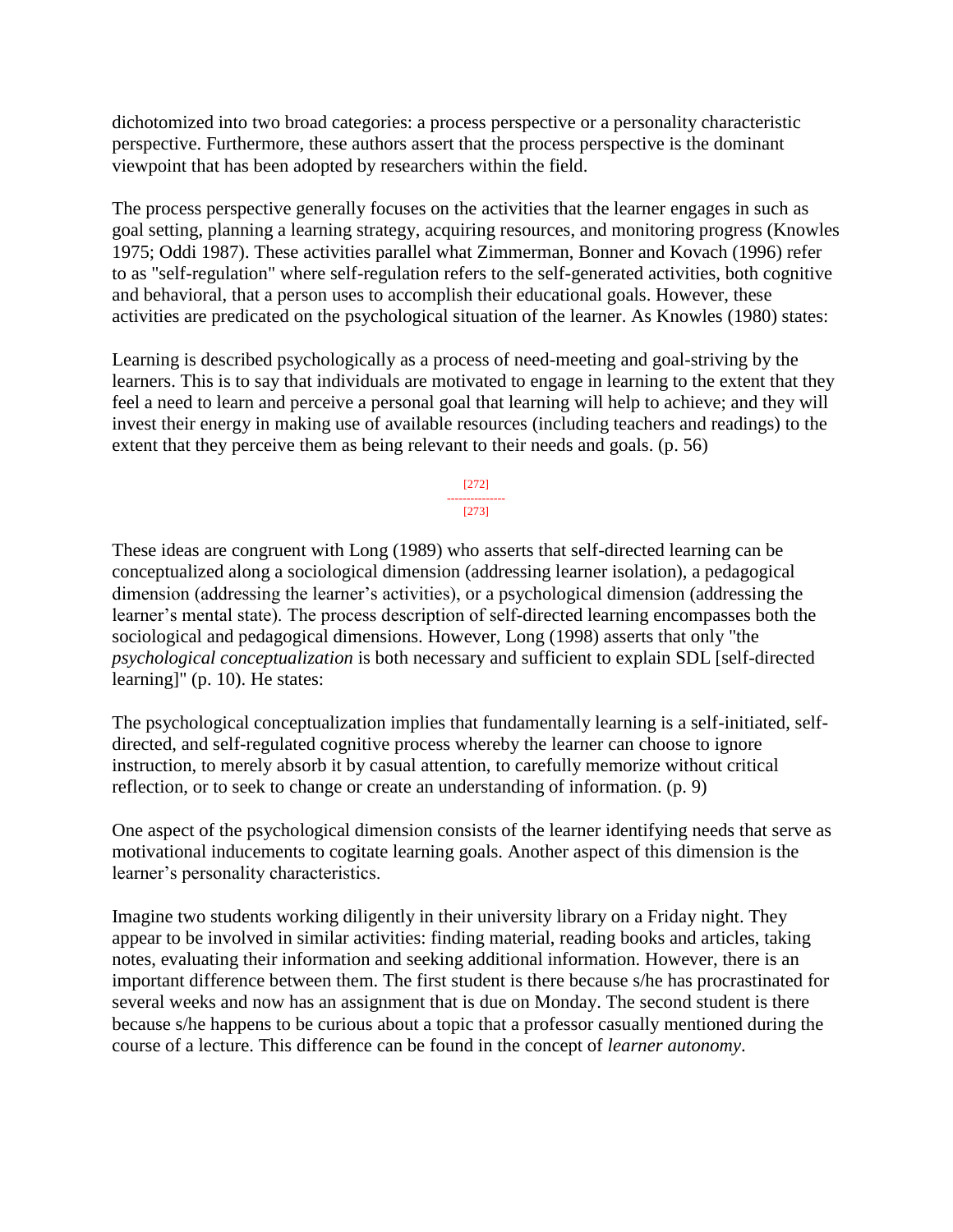The concept of autonomy (Knowles 1980; Merriam and Caffarella 1999) exists under the personality characteristic rubric of self-directed learning. Chene (1983) defines learner autonomy in terms of independence. Such independence is based upon an individual's personal will to learn something of perceived value that results in the learner's discretion of how to best accomplish the desired level of learning. Thus, learner autonomy can be defined as the characteristic of the person who independently exhibits agency (i.e., intentional actions) in learning activities (Ponton 1999) where independence is the characteristic of the person who controls his or her own actions, control being "a state of mind, as well as of one's environment" (Sheldon and Elliot 1998, p. 546).

> [273] --------------- [274]

Now while both of the students mentioned above exhibit some degree of autonomy (after all, *it is*  a Friday night), the major differences between them are not solely in the process of self-directed learning (i.e., identifying a learning goal, planning a learning strategy, gathering learning resources, and evaluating learning progress) but rather in that these processes represents manifestations related to their personality characteristics as a learner (i.e., the second student has independently chosen to learn something of perceived value). These manifestations represent *autonomous learning* (i.e., *learner autonomy* can be viewed as the psychological undergirding that leads to the behaviors associated with the process of *autonomous learning*) that include initiative, resourcefulness, and persistence (Confessore 1991) referred to as conative factors because the manifestation of each is predicated on an individual's desire to engage in a learning activity. (Note that *conative* is used to describe the determination to engage in an activity or reach a future desired state, i.e., intentional.) Confessore (1991) further asserts that individuals who exhibit these conative factors in their learning activities "possess traits which are essential to successful self-direction in learning" (p. 129). Using the dichotomy of process and personality characteristic perspectives of autonomous learning can be misleading because the learning processes attributed to the behaviors of autonomous learning are manifest as a result of the learner's personality characteristics of autonomy.

For an educator to promote autonomy within his or her students requires an understanding of initiative, resourcefulness, and persistence and methods of development. It is suggested that promoting autonomous learning (i.e., the exhibition of initiative, resourcefulness, and persistence) will develop learner autonomy because of the valued outcomes that will follow, i.e., autonomy will not only enhance students' formal educational experience, but will provide them with the psychological undergirding essential for lifelong learning. The purpose of this thesis is twofold: to clarify the conative factors associated with autonomous learning and to suggest ways in which an educator can promote the development of autonomy within students.

#### **DISCUSSION**

When one asserts that a student is "showing initiative" in his/her learning, what specific manifestations are being referred to? Based upon an understanding of personal initiative developed from research conducted in non-academic environments (cf. Ghiselli 1971; Hoehne 1990; Frese, Kring, Soose, and Zempel 1996; Frohman 1997), Ponton (1999) defined the theoretical construct of personal initiative in autonomous learning as a behavioral syndrome (i.e.,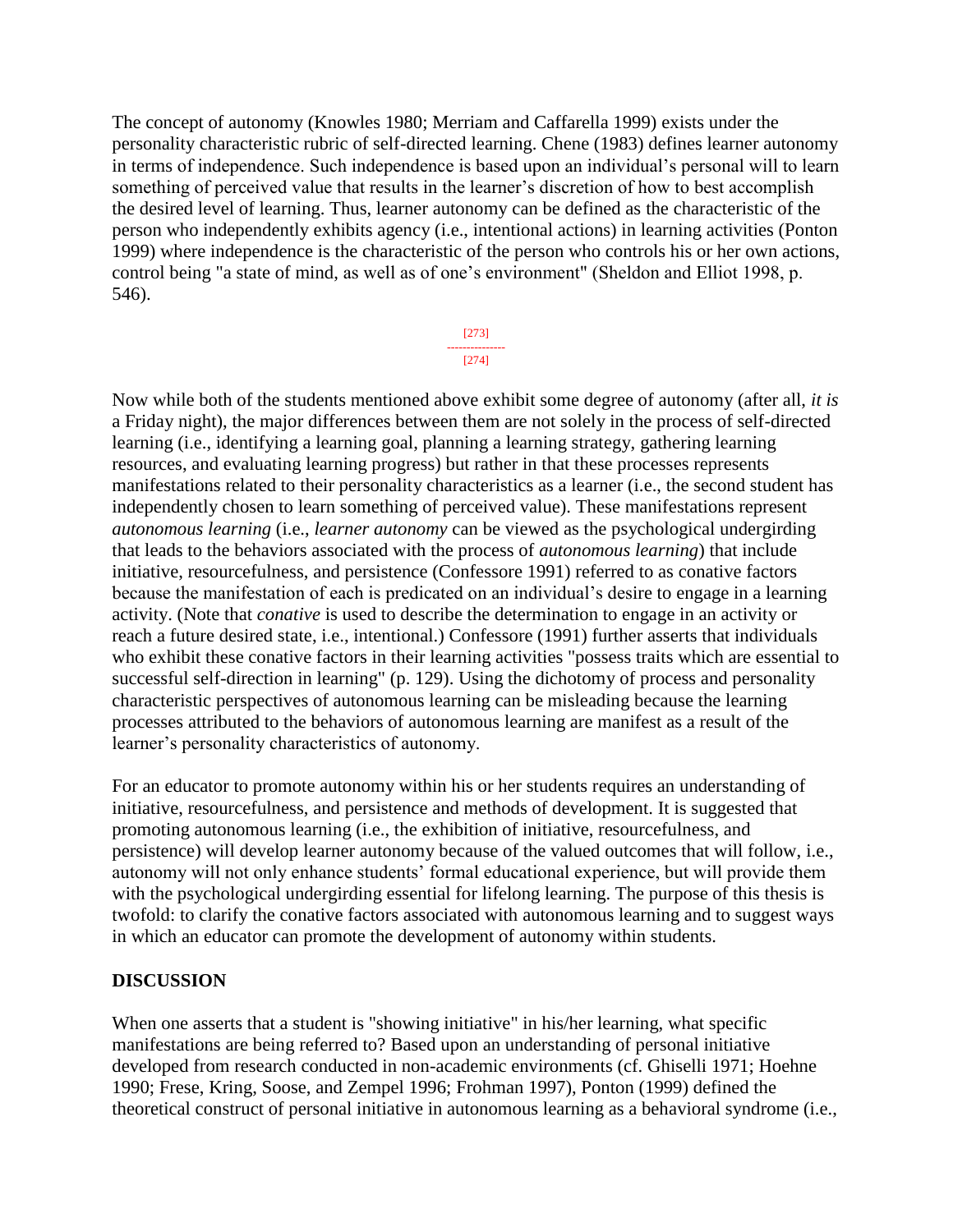a group of co-occurring behaviors) consisting of the following five behaviors: *goal-directedness, action-orientation, active-approach to problem solving, persistence in overcoming obstacles,* and *self-startedness*.



*Goal-directedness* refers to the conation of establishing learning goals and working toward their accomplishment. Specific and challenging goals are important to induce motivation because of the anticipated self-satisfaction that will occur when goals are realized (Bandura 1997). In addition, while adopting long-range goals provides a general direction to work toward, the establishment and accomplishment of proximal subgoals provide the learner with immediate feedback thereby facilitating an assessment as to whether the adopted learning strategies are enabling the learner to reach the ultimate distal goal.

However learning goals are adopted because of the perceived value of anticipated outcomes that will follow when goals are accomplished. Such valued outcomes may be personal (e.g., pleasure), social (e.g., respect from valued others, money), or self-evaluative (e.g., the satisfaction from behaviors meeting self-standards of performance) (Bandura 1997). Therefore, to facilitate goal-directedness, educators need to help students understand the positive correlation between specific learning goals and the outcomes that the students desire from their formal education. Humans are cognitively motivated to engage in activities directed at accomplishing specific goals when they value the expected outcomes that will likely follow, i.e., the basic premise of expectancy value theory (Atkinson 1982; Vroom 1964). Afterwards, students should be encouraged to establish their own specific and challenging goals while educators continually provide them with the learning skills necessary to accomplish these goals thereby enabling them to further the development of their individual learning skills.

When a student intends on learning something, the rapidity with which this intention is transformed into a learning activity is referred to as *action-orientation*. Chapman and Skinner (1985) state, "the intentionality of action implies a differentiation of ends and means . . . [whereby] the action is performed *in order* to bring about a certain goal" (p. 201). Thus, a person displaying initiative will be both goal-directed and action-oriented (Frese et al. 1996).

Frese and Sabini (1985) assert that "according to action theory, there must be at least a general notion of a goal and a general plan before on is able to act at all" (p. xx). This implies that when a student identifies some desired level of learning (i.e., a learning goal), the student must formulate a general plan on how to best accomplish the learning. A goal of formal education is to develop learning skills within students thereby providing them with a repertoire of learning tools to choose from depending upon the context of the desired learning. However, it is incumbent upon the educator to guide the student as to which tools are appropriate for which learning. As an example, reading current conference articles or conversing with working professionals as opposed to reading journals or books best facilitates some learning. Even the techniques required in finding desired information may be an important skill for the student to acquire. If so, educators should provide learning exercises that require students to find relevant information, compare and contrast content, while continually providing corrective modeling instructing how to best extract important ideas. Ultimately, skill development and the organization of such skills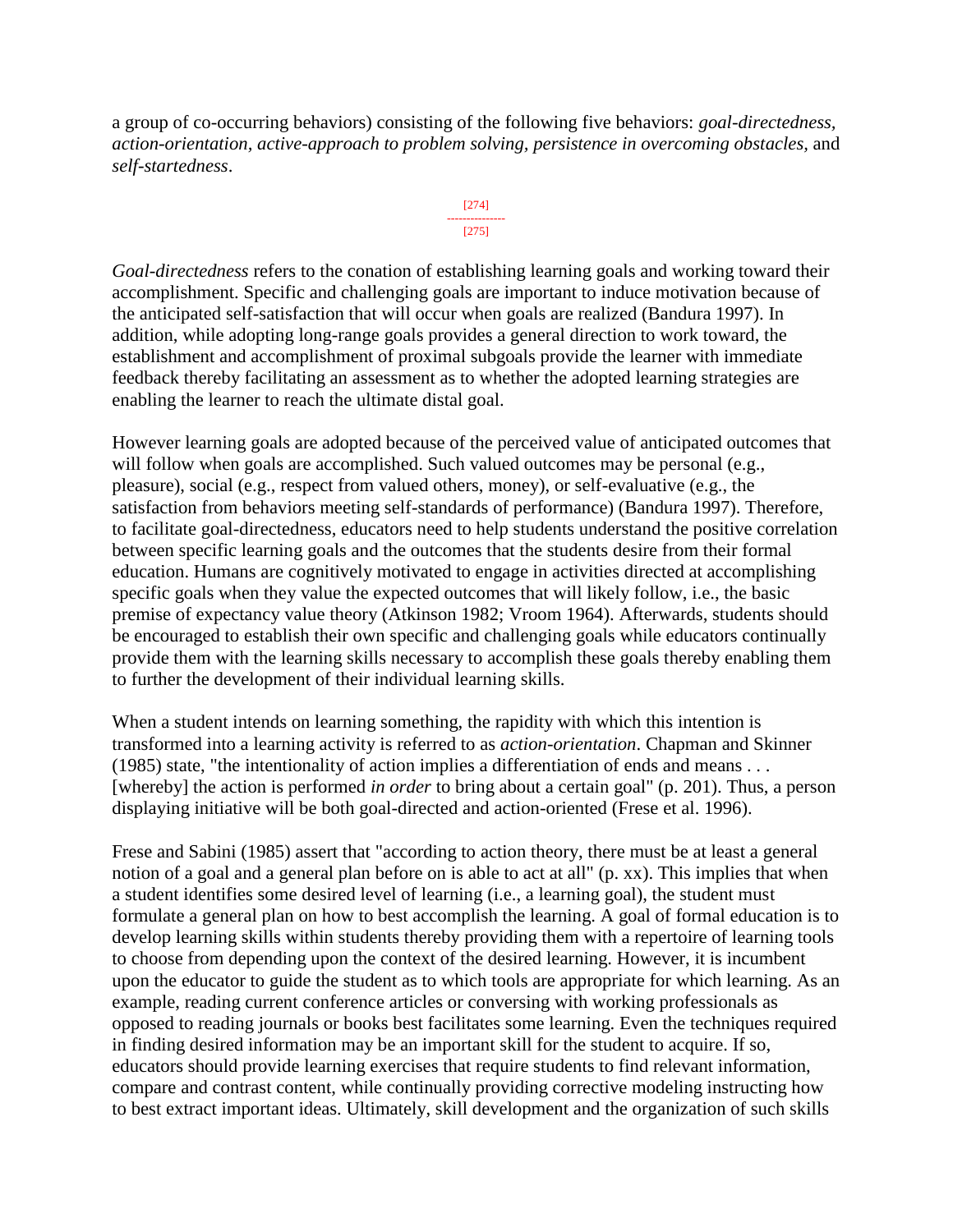(a.k.a. planning) in accomplishing desired levels of learning will equip the student with the means to plan learning activities expeditiously and efficiently thereby facilitating an actionorientation.



*Self-startedness*, the behavior of motivating oneself to begin a learning activity, occurs when the student is able to identify desired outcomes, create goals, develop plans, and work toward goal accomplishment independently. "Such [self] motivation emerges spontaneously from internal tendencies and can motivate behavior even without the aid of extrinsic rewards or environmental controls" (Deci and Ryan 1985, p. 43). A self-starting behavior, while facilitated by valued expected outcomes and the anticipated self-satisfaction of accomplishing challenging goals, is also influenced by the perceived presence of obstacles.

Blankenship (1985) states:

The initial activities associated with the dominance of an intentional action tendency would be characterized as the OTIUM [opportunity, time, importance, urgency, means] checks that would either result in the repeated inhibition and immediate decrease of the ongoing action tendency, if OTIUM criteria were not met, or result in the additional instigation of the action tendency and withdrawal of previous inhibitory force, if the OTIUM criteria were met. (p. 168)

The importance check refers to "reflecting on the positive aspects of goal attainment" (Heckhausen and Kuhl 1985, p. 153) and is facilitated when educators help students to understand the positive correlation between the accomplishment of learning goals and the realization of desired outcomes (see *goal-directedness* above). In addition, the means check is related to learning skill development as well as the ability to plan learning activities that accomplish desired levels of learning as previously discussed.

The ability of learners to perceive that opportunity, time, and urgency are present is predicated upon their *active-approach to problem solving*. An active-approach refers to the behavior of taking the responsibility for the development of solution strategies to one's own problems. The deterrents to learning may come in many forms (cf. Darkenwald and Valentine 1985) some of which are a lack of resources (i.e., lack of opportunity), time constraints (i.e., lack of time), and a low priority of learning as compared to other activities (i.e., lack of urgency). An important goal for the educator is to convey to students that it is their responsibility to show an active-approach in their learning by taking the responsibility to create learning opportunities (e.g., seeking learning resources, designating learning environments), reserving time dedicated solely to learning activities, and create urgency in their learning (i.e., prioritizing learning above other activities) through the realization that the learning opportunities afforded by formal education are often limited in duration.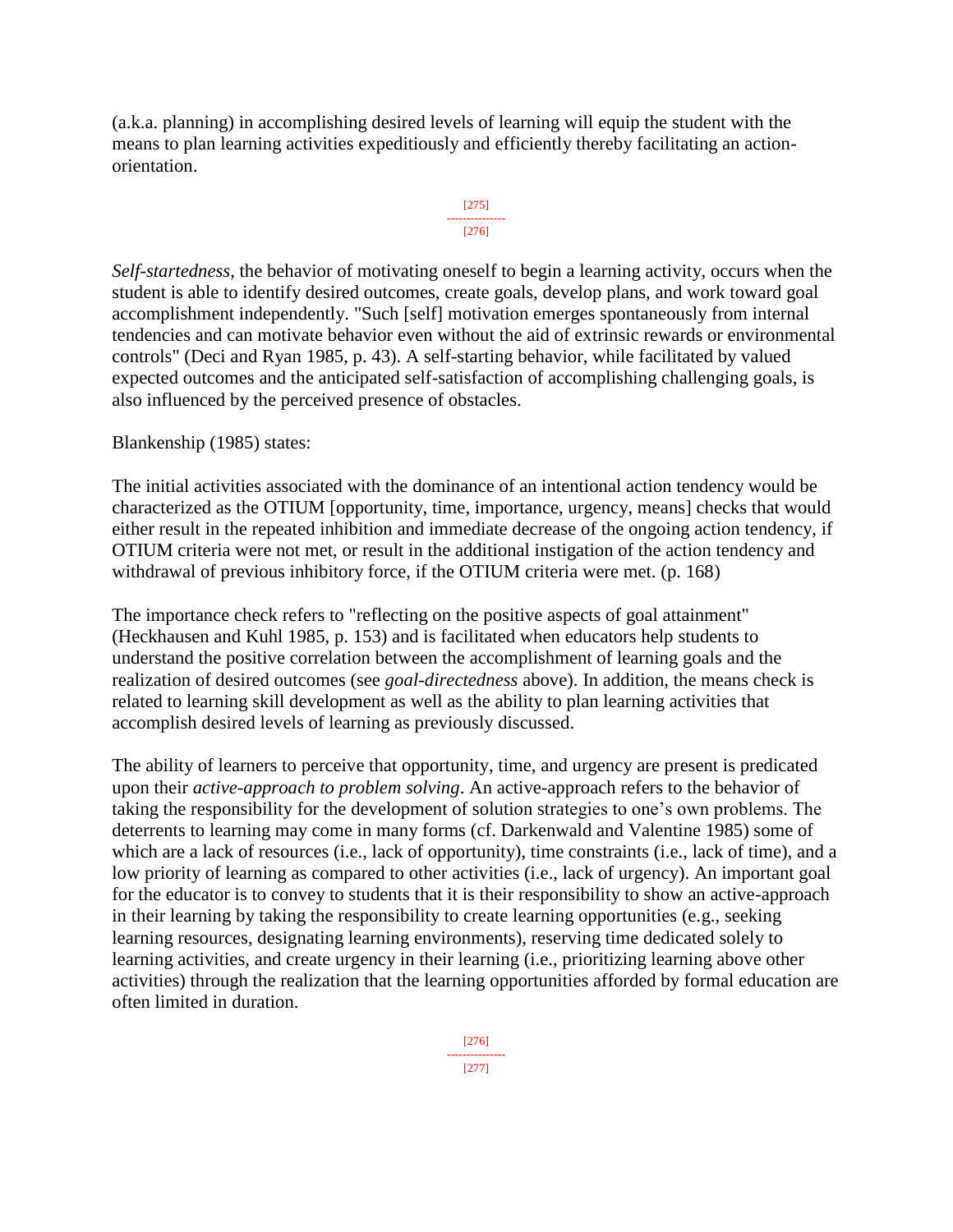When students realize that it is their responsibility to both solve the problems that impede desired levels of learning and to become suitably armed with a repertoire of learning and planning skills, then *persistence in overcoming obstacles* becomes an anticipated behavior. Yet such persistence is highly influenced by a student's perception of his/her perseverant capability, referred to as self-efficacy (Bandura 1997). As a student continually performs OTIUM checks and learning activities, instead of non-learning activities, are pursued through the creation of opportunity, time, importance, urgency or means, then the student learns via these mastery experiences (Bandura 1977) that s/he has the skill to successfully overcome learning obstacles. This process is facilitated when educators recognize the presence of these obstacles and encourage students to take the responsibility to use acquired skills (such as planning) or develop new skills (such as time management) to satisfy OTIUM criteria. Because everyone performs the OTIUM checks in choosing which activities to pursue, educators should encourage students to observe the behaviors of successful models and pattern their actions in creating opportunity, time, importance, urgency and means in their learning activities. When such models are chosen from similar others such as student peers, then self-efficacy may be enhanced vicariously, i.e., when people that we perceive to be like us show capability, then we often believe that we are equally capable of performing at similar levels.

As a behavior of initiative, persistence refers to the continuation of action in spite of the presence of obstacles. As Frohman (1997) asserts, "if there is one element that describes those who successfully take personal initiative, it is their dogged sense of purpose, commitment to keep going, and understanding that it takes time" (p. 47). However, perseverant behavior is also congruent with the concept of volition (Derrick, 2000) where volition is a post-decisional process whereby once one decides (i.e., intends) to engage in a behavior, volition refers to the maintenance of motivation in proceeding from intention to behavior. As Heckhausen and Kuhl (1985) state:

Motivation refers to all elaborations of values and expectancies and their integration. Once the elaborating processes of motivation have run their course or have ceased, leaving behind an invitation to action, self-commitment initiates the volition process that leads to an eventual enactment of the resulting intention in due time and at the appropriate occasion. (p. 151)

Kuhl and Fuhrman (1998) indicate that volition has two aspects, self-control and self-regulation, and that one's level of commitment to maintain participation in a behavior is related to the degree to which both of these forms of volition are present. They assert, "the mode of volition supporting the maintenance of an active goal is called *self-control* . . . whereas the mode supporting the task of maintaining one's actions in line with one's integrated self [i.e., the person's self-concept of who s/he is] is called *self-regulation*" (p. 15).



Carr's (1999) concept of resourcefulness in autonomous learning is based upon the volitional process of self-control as previously defined by Rosenbaum (1989). Learner resourcefulness consists of the activation of four behaviors: *anticipating the future rewards of learning, prioritizing learning over other activities, delaying immediate gratification,* and *solving problems in one's learning* (Carr 1999). The degree to which a learner is deemed resourceful in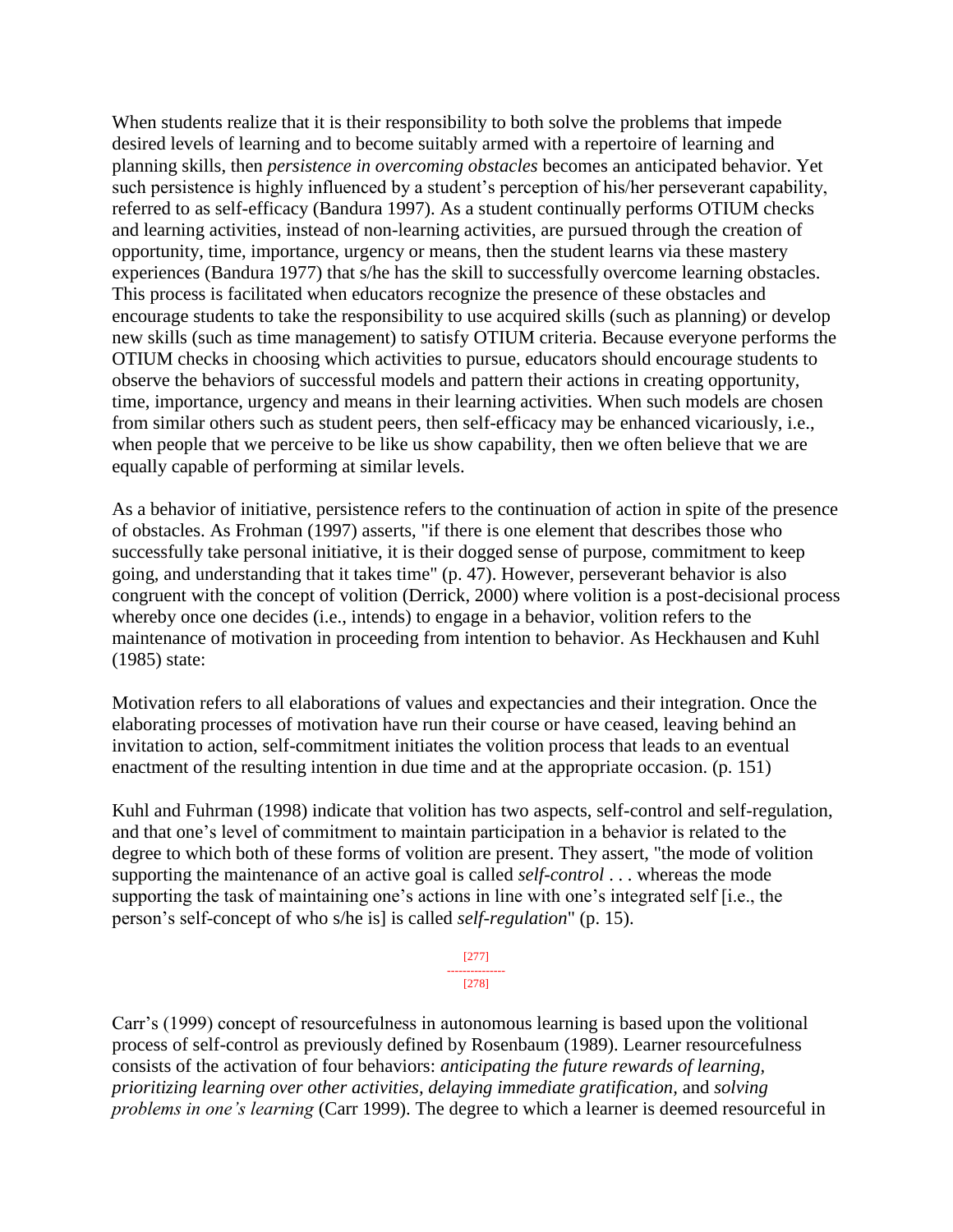autonomous learning is related to the degree to which these four behaviors are manifest thereby enabling the learner to actively pursue his/her learning goal. The term "resourceful" is used because conceptually resourcefulness is used to describe a person who is capable of dealing with problematic situations that induce stress. Learning activities can induce stress not only from the perspective of the learner having to extend capability or understanding, but also from the decisions that have to be made concerning which activities to pursue caused by competing activities that vie for the learner's time and energy. In general, stress refers to "any *internal* event such as anxiety, pain, or thought that disrupts the effective performance of a target behavior" (Rosenbaum 1980, p. 110).

The four resourceful behaviors are highly interrelated (which may be expected for a unified construct) and are interrelated with personal initiative as well (which also may be expected due to their supportive roles in autonomous learning). As already mentioned, to facilitate goaldirectedness the educator should highlight to the student the positive correlation between the accomplishment of learning/course goals and the valued outcomes that will likely follow. By internalizing this correlation, the student will be better able to engage in the resourceful behavior of *anticipating future rewards*. The student will then *prioritize learning over other activities* due to this anticipated benefit even if it involves *delaying the immediate gratification* that may be realized from participating in non-learning activities. Also, the development of learning and planning skills has been highlighted as being critical if a student is expected to be action-oriented in his/her learning activities. Such skill development is of paramount importance in being able to *solve the problems* associated with the development and completion of a learning activity.

In addition to planning, problem solving encompasses evaluating alternatives and anticipating consequences (Ponton, Carr and Confessore, 2000). This evaluation and anticipation is best promoted when the educator models problem solving behaviors in classroom exercises, and later internalized when students are tasked to conduct learning on their own thereby gaining experience that not only improves their ability to solve learning problems, but also improves their self-perception that they are capable of learning what they desire when they desire (i.e., increases self-efficacy in autonomous learning). This latter realization is crucial to the development of lifelong learners. The importance of resourcefulness with respect to persistence is that by exhibiting self-control in learning, students are able to focus on the value of learning activities (thereby choosing learning activities over non-learning activities that may, in the short term, be more pleasurable) and solve the problems that interfere with their desired levels of learning thereby enhancing perseverant tendencies.

> [278] --------------- [279]

The second volitional process important to persistent behavior is self-regulation. Zimmerman, Bonner, and Kovach (1996) provide a cyclic model of self-regulated learning that involves the following processes: *self-evaluation and monitoring, goal setting and strategic planning, strategy implementation and monitoring,* and *strategic outcome monitoring* (p. 11). *Selfevaluation and monitoring* occur when the student compares current levels of learning to desired levels. Educators facilitate this process when the value of anticipated course outcomes is conveyed to students and an accurate assessment is performed to indicate the discrepancy between the students' current and desired levels of achievement. Typically, this process of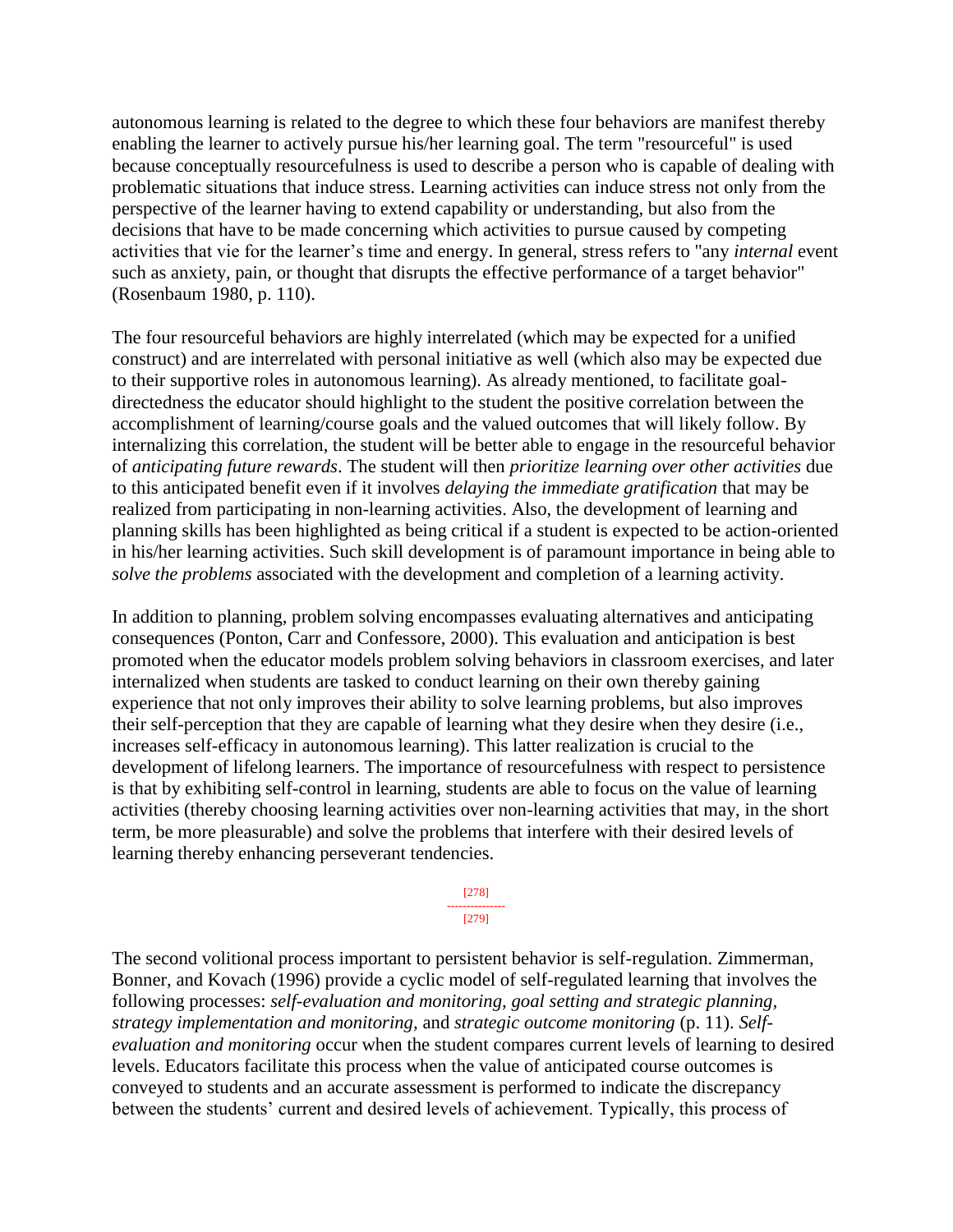evaluation occurs whenever periodic assessments are performed. However, the ultimate goal of this process is for students to develop the requisite skills to independently identify desired learning outcomes and be able to identify not only discrepancies between current and desired future states, but be able to anticipate the effectiveness of potential learning strategies based upon past performances. *Goal setting and strategic planning* refer to the activity of establishing learning goals and planning learning activities that will hopefully lead to desirable learning outcomes. As already mentioned, autonomous goal setting and planning skills are developed through the evaluation of the effectiveness of past learning strategies of goal setting and planning—strategies that were initially modeled by the educator but later tasked to the student in course-related activities. After a plan is developed, *strategic implementation and monitoring* refer to the implementation of the plan and an evaluation as to the accuracy of the implementation. As a simple example, students who establish a plan of reading the notes from a particular course for one hour every night need to monitor their efforts (e.g., create a reading log) to determine if, in fact, they are actually reading for the intended duration. Establishing a specific plan and methods of evaluating implementation represent a specific goal in itself thereby providing motivation due to the clear discrepancy between current and desired states. *Strategic outcome monitoring* refers to the process in which the learner makes determinations as to whether adopted goals and plans are leading to desired outcomes. In class, the educator facilitates this process by helping students to understand the desirable learning outcomes at the beginning of the semester, the connection between course goals and the outcomes, why the course format best facilitates the accomplishment of the goals, and then at the end of the semester that the desirable outcomes have been realized thereby feeding directly into the beginning process of the cycle, namely self-evaluation and monitoring. In autonomous learning activities, these two processes (i.e., *strategic outcome* and *self-evaluation and monitoring*) are critical in providing feedback as to whether adopted goals and plans are adequate for the eventual levels of desired learning. Students need to be encouraged to reflect upon outcomes, goals, and strategies thereby reinforcing the importance of the self-regulation process.

Self-regulation is a critical cyclic process of persistence in autonomous learning because it represents the necessary activities required in any successful learning activity. The autonomy rests in the learner's ability to initiate these processes independently subsequent to successful modeling activities provided by the educator.

> [279] --------------- [280]

#### **CONCLUSIONS**

The development of lifelong learners as a goal of formalized education is not a new idea (although some might think so due to the popularity of the term). Professors recognize that the content material that they offer to their students is merely foundational in that the actual needs of ultimate vocations will be met with new knowledge that is built upon the foundation created in college. We certainly hope that enough of a curriculum is provided to create a good starting point for future learning from the perspectives of salient content mastery and acquired skill in learning.

Yet fostering autonomy in students is not often pedagogically considered. It is not enough for students to "know" certain things (i.e., content mastery) and be able to "do" certain things (i.e.,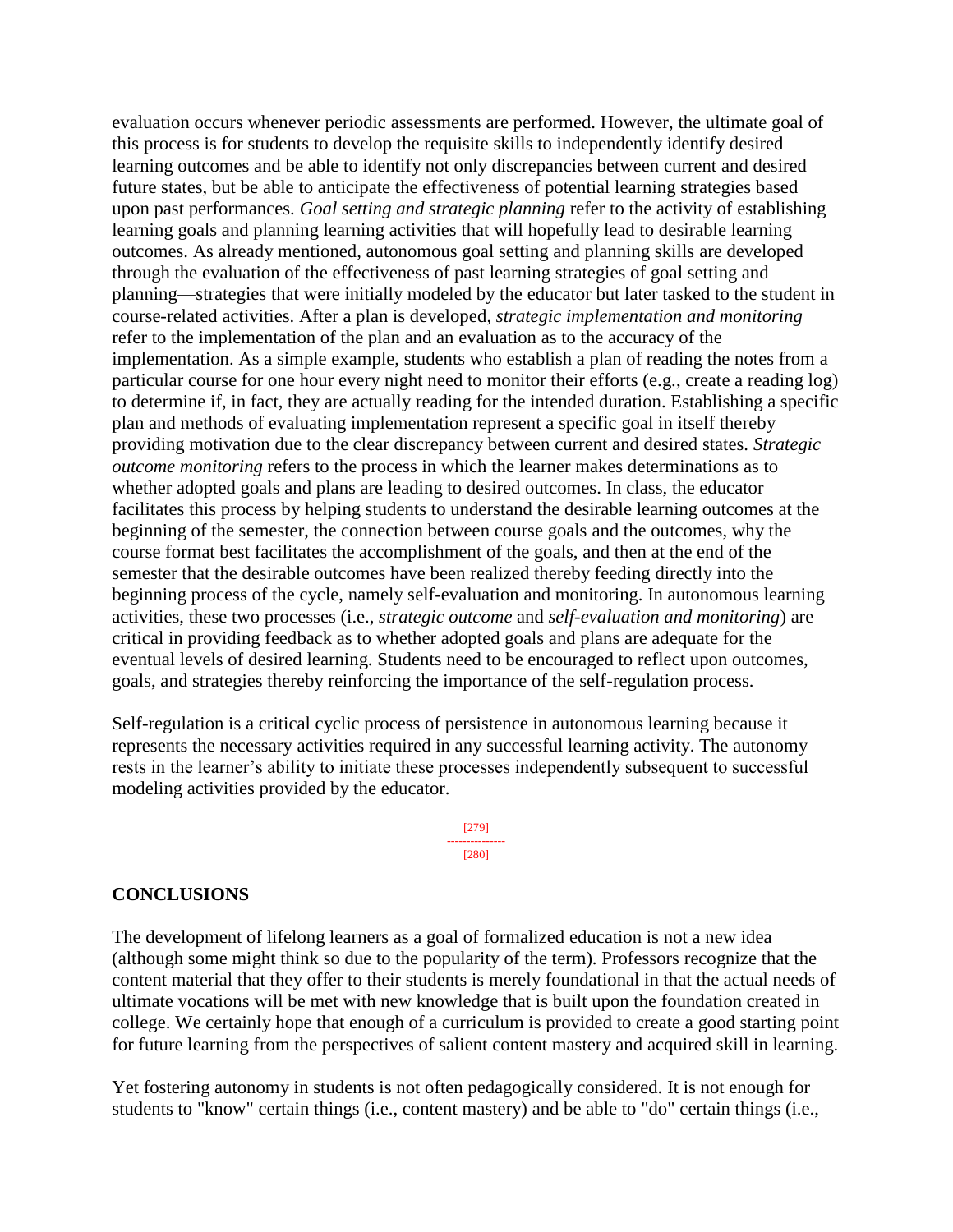skill mastery)—they must also want to know more things and be able to muster the requisite cognitive inducements to exhibit personal initiative, resourcefulness, and persistence in their learning. As Dewey (1916) asserts:

If he [i.e., the student] cannot devise his own solution (not of course in isolation, but in correspondence with the teacher and other pupils) and find his own way out he will not learn, not even if he can recite some correct answer with one hundred per cent accuracy. We can and do supply ready-made "ideas" by the thousand; we do not usually take much pains to see that the one learning engages in significant situations where his own activities generate, support, and clinch ideas—that is, perceived meanings or connections. (p. 160)

As educators, we must work to inculcate the necessary cognitive processes that promote students to develop their "own solution" to problems. This thesis has presented many of these cognitive processes: valuing learning as a means to desired outcomes, understanding that the accomplishment of suitably chosen goals can lead to desired outcomes, and assuming responsibility for one's own learning. Based upon these prerequisite processes, additional processes are enlisted, such as: prioritizing learning over other activities, self-evaluating current states to future desired states of learning, creating suitable learning goals and plans, monitoring whether planned learning activities are leading to desired outcomes, adjusting plans accordingly, solving the problems that interfere with learning, and creating the opportunity, time, importance, urgency, and means for one's own learning activities. These processes can be reinforced within the student regardless of educational level or the instructional environment (including distance education).



When students can autonomously initiate these processes without mandates or even encouragement from others primarily due to attributions of feelings of control over past learning successes, then educators have been truly successful in "educating" their students. As Dewey (1916) states: "The inclination to learn from life itself and to make the conditions of life such that all will learn in the process of living is the finest product of schooling" (p. 51). Our skills as educators are not complete until we understand, and are able to promote, autonomy in selfdirected learning thereby enhancing our students' capability to engage in lifelong learning as individual desires evolve. Our influence on the education of our students need not and should not stop when the formal curriculum is completed.

## **REFERENCES**

Atkinson, J. W. (1982). "Old and new conceptions of how expected consequences influence actions." In Feather, N.T. (Ed.) *Expectations and Actions: Expectancy-Value Models in Psychology*. Hillsdale, NJ: Lawrence Erlbaum Associates, pp. 17-52.

Bandura, A. (1997). *Self-Efficacy: The Exercise of Control.* New York: W. H. Freeman and Company.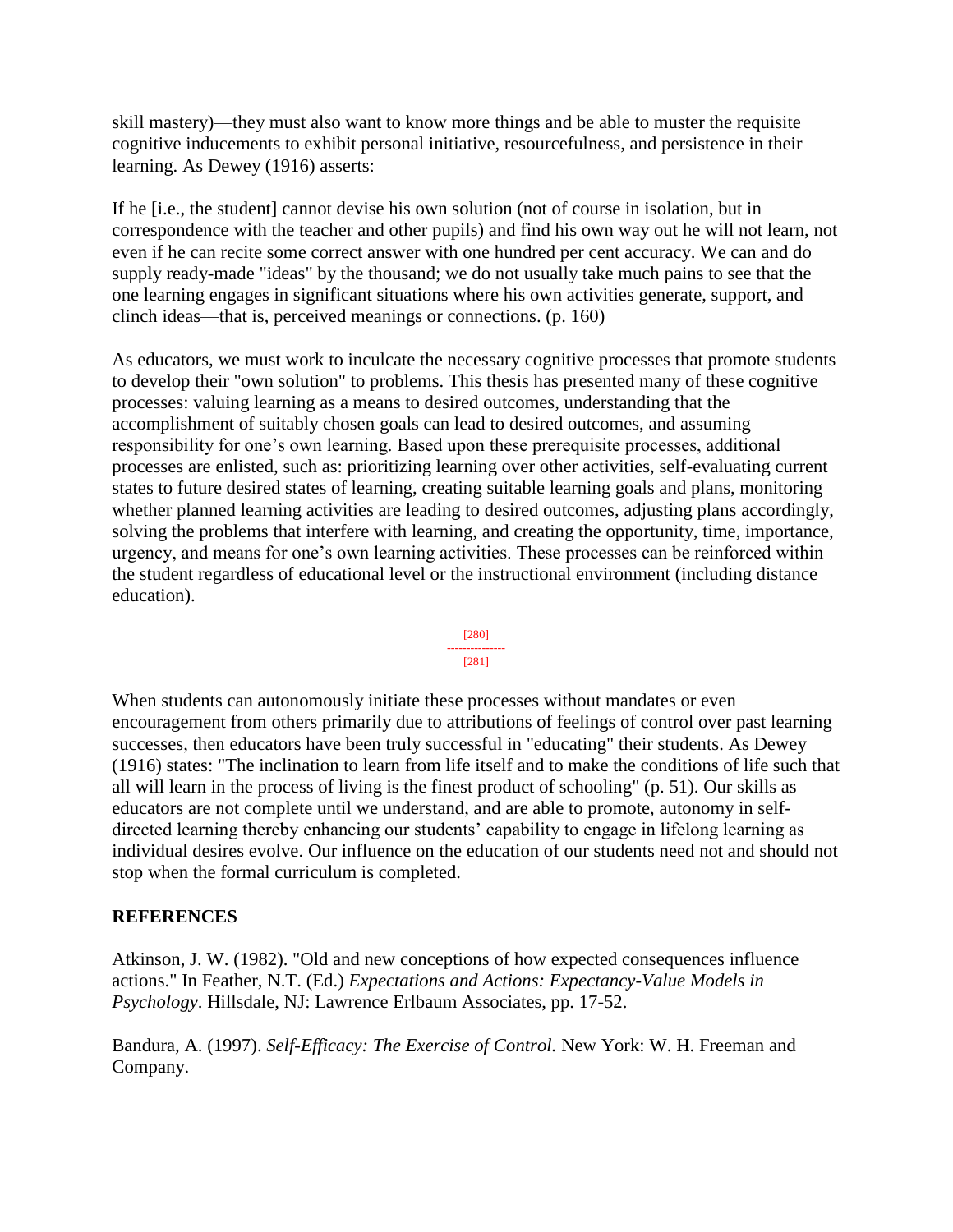Blankenship, V. (1985). "The dynamics of intention." In Frese, M. and Sabini, J. (Eds.) *Goal-Directed Behavior: The Concept of Action in Psychology*. Hillsdale, NJ: Lawrence Erlbaum Associates, pp. 161-170.

Carr, P. B. (1999). "The measurement of resourcefulness intentions in the adult autonomous learner." Unpublished doctoral dissertation, The George Washington University.

Chapman, M. and E. A. Skinner (1985). "Action in development—Development in action. In Frese, M. and Sabini, J. (Eds.) *Goal-Directed Behavior: The Concept of Action in Psychology.* Hillsdale, NJ: Lawrence Erlbaum Associates, pp. 200-213.

Chene, A. (1983). "The concept of autonomy in adult education: A philosophical discussion." *Adult Education Quarterly*, 34:38-47.

> [281] --------------- [282]

Confessore, G. J. (1991). "Human behavior as a construct for assessing Guglielmino's selfdirected learning readiness scale: Pragmatism revisited." In Long, H.B. and Associates (Eds.) S*elf-Directed Learning: Consensus and Conflict*. Norman, OK: Oklahoma Research Center for Continuing Professional and Higher Education of the University of Oklahoma, pp. 123-146.

Darkenwald, G. G. and T. Valentine (1985). "Factor structure of deterrents to public participation in adult education." *Adult Education Quarterly*, 35:177-193.

Deci, E. L. and R. M. Ryan (1985). *Intrinsic Motivation and Self-Determination in Human Behavior.* New York: Plenum Press.

Derrick, M. G. (2000). "The measurement of an adult's intention to exhibit persistence in autonomous learning." Unpublished doctoral dissertation, The George Washington University.

Dewey, J. (1916). *Democracy and Education.* New York: Macmillan.

Frese, M., W. Kring, A. Soose, and J. Zempel (1996). "Personal initiative at work: Differences between East and West Germany." *Academy of Management Journal*, 39:37-63.

Frese, M. and J. Sabini (1985). "Action theory: An introduction." In Frese, M. and Sabini, J. (Eds.) *Goal Directed Behavior: The Concept of Action in Psychology*. Hillsdale, NJ: Lawrence Erlbaum Associates, pp. xvii-xxv.

Frohman, A. L. (1997). "Igniting organizational change from below: The power of personal initiative." *Organizational Dynamics*, 25:39-53.

Ghiselli, E. E. (1971). *Explorations in Managerial Talent.* Pacific Palisades, CA: Goodyear Publishing Company, Inc.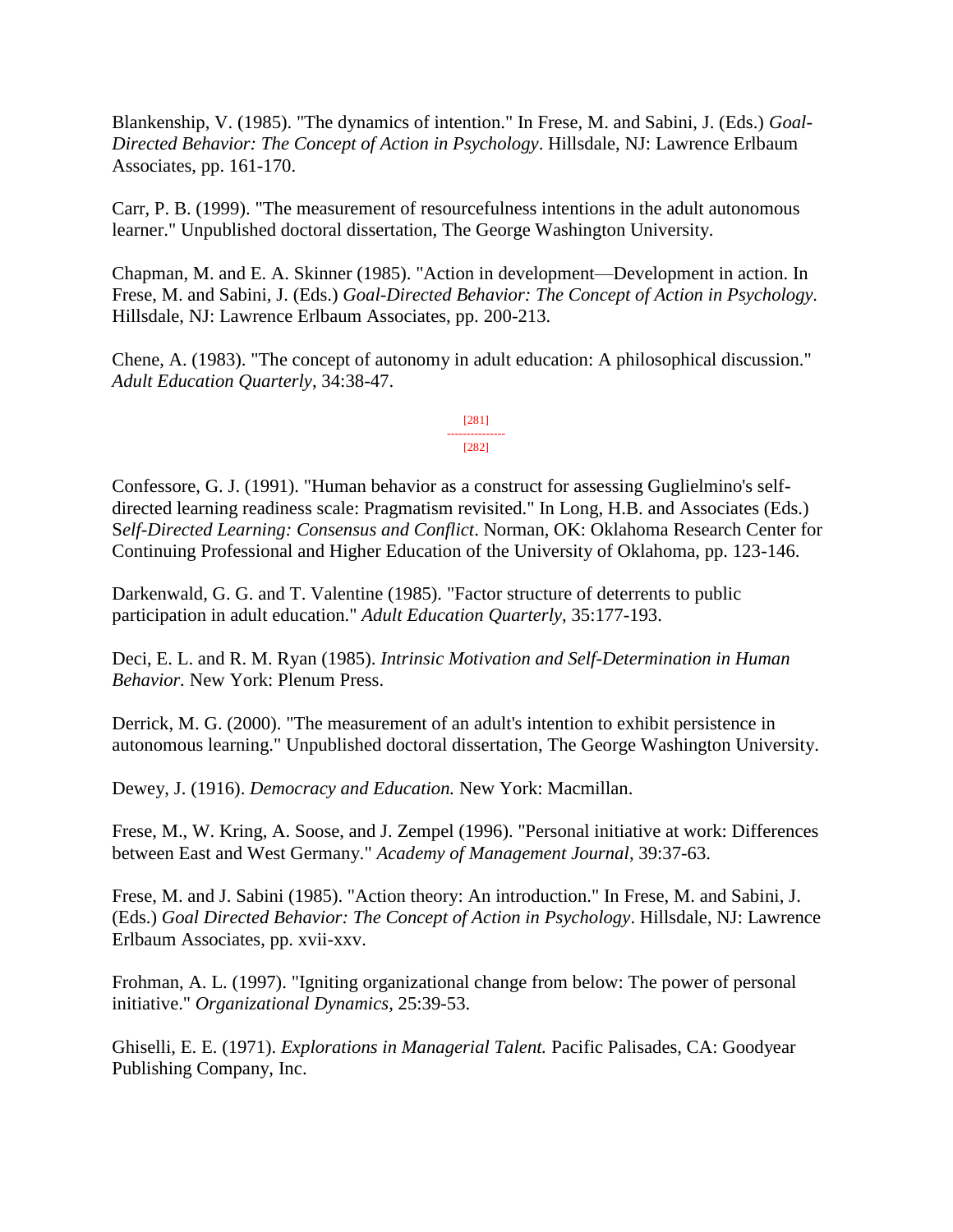Heckhausen, H. and J. Kuhl (1985). "From wishes to action: The dead ends and short cuts on the long way to action." In Frese, M. and Sabini, J. (Eds.) *Goal-Directed Behavior: The Concept of Action in Psychology.* Hillsdale, NJ: Lawrence Erlbaum Associates, pp. 134-157.

> [282] --------------- [283]

Hoehne, K. A. K. (1990). "Initiative-a neglected psychosocial dimension." *Social Psychiatry and Psychiatric Epidemiology*, 25:101-107.

Knowles, M. S. (1975). *Self-Directed Learning: A Guide for Learners and Teachers*. Chicago: Follett Publishing Company.

Knowles, M. S. (1980). *The Modern Practice of Adult Education: From Pedagogy to Andragogy.* New York: Cambridge Books.

Kuhl, J. and A. Fuhrmann (1998). "Decomposing self-regulation and self-control: The volitional components inventory." In Heckhausen, J. and Dweck, C. (Eds.) *Lifespan Perspectives on Motivation and Control.* Hillsdale, NJ: Lawrence Erlbaum Associates, pp. 15-49.

Long, H. B. (1989). "Self-directed learning: Emerging theory and practice." In Long, H.B. and Associates (Eds.) Self-Directed *Learning: Emerging Theory and Practice.* Norman, OK: Oklahoma Research Center for Continuing Professional and Higher Education of the University of Oklahoma, pp. 1-11.

Long, H. B. (1998). "Theoretical and practical implications of selected paradigms of selfdirected learning." In Long, H.B. and Associates (Eds.) Developing Paradigms for Self-Directed Learning. Norman, OK: Public Managers Center, College of Education, University of Oklahoma, pp. 1-14.

Merriam, S. B., and Caffarella, R.S. (1999). *Learning in Adulthood: A Comprehensive Guide*, 2nd edition. San Francisco: Jossey-Bass Publishers.

Oddi, L. F. (1987). "Perspectives on self-directed learning." *Adult Education Quarterly*, 38:21- 31.

Ponton, M. K. (1999). "The measurement of an adult's intention to exhibit personal initiative in autonomous learning." Unpublished doctoral dissertation, The George Washington University.

> [283] --------------- [284]

Ponton, M. K., P. B. Carr and G. J. Confessore (2000). "Learning conation: A psychological perspective of personal initiative and resourcefulness." In Long, H.B. and Associates (Eds.) *Practice and Theory in Self-Directed Learning*. Schaumburg, IL: Motorola University Press, pp. 65-82.